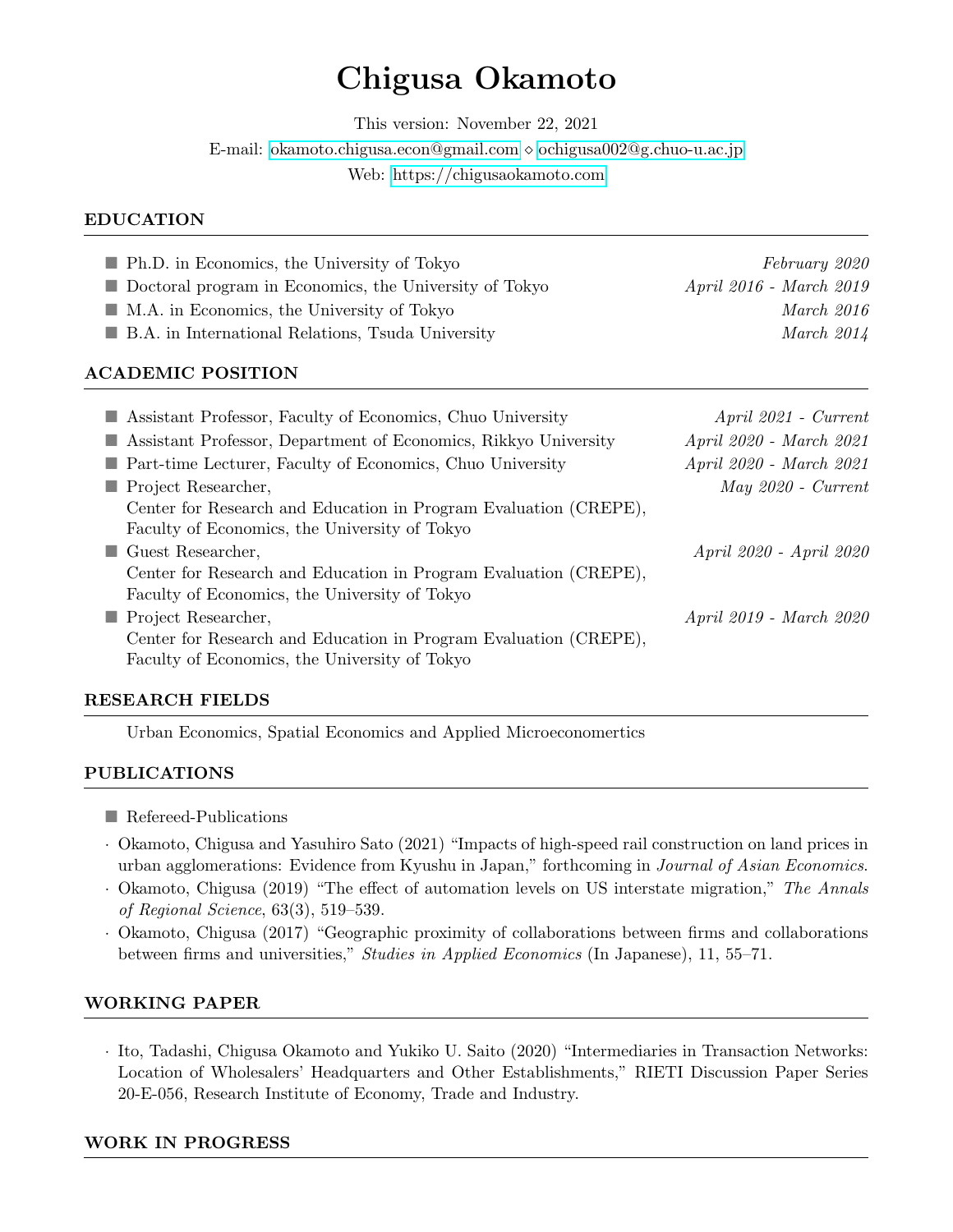- · Urban Redevelopment Program and Shopping Externality (with Daiji Kawaguchi and Keisuke Kawata)
- · Knowledge Spillovers through Industry-University Collaboration

## CONFERENCE AND SEMINAR PRESENTATIONS

- 2021
- · Annual Meeting of the Applied Regional Science Conference, Kanazawa University, November 2018
- · TCJS Early-Career Scholar Forum, the University of Tokyo, September 2021
- · Applied Economics Workshop, Keio University, July 2021
- · Rokko Forum, Kobe University, May 2021
- 2019
- · Annual Meeting of the Applied Regional Science Conference, Saga University, November 2019
- · Policy Modeling Workshop, National Graduate Institute for Policy Studies, July 2019
- · Urban Economics Workshop, Kyoto University, January 2019
- 2018
- · Annual Meeting of the Applied Regional Science Conference, Nanzan University, December 2018
- · 65th Annual North American Meetings of the Regional Science Association International, Hyatt Regency Hotel San Antonio, November 2018
- · Autumn Meeting of the Japanese Economic Association (poster), Gakushuin University, September 2018
- · IDE School on Urban and Regional Economics in Developing Countries for Young Economists, IDE-JETRO, May 2018
- · Mastering Metrics: Empirical Strategies for Policy Analysis, the University of Tokyo, May 2018
- · Urban Economics Workshop, the University of Tokyo, April 2018
- · Gendai Keizaigaku Kenkyukai, Tohoku University, March 2018
- · Regional Science Seminar, Kagawa University, February 2018
- $\Box$  2017
- · The 7th Asian Seminar in Regional Science, National Taiwan University, September 2017
- · Urban Economics Workshop, the University of Tokyo, July 2017
- · Spring Meeting of the Japanese Economic Association, Ritsumeikan University, June 2017
- · Urban Economics Workshop, Kyoto University, June 2017
- · Innovation and Policy Research Workshop, National Graduate Institute for Policy Studies, March 2017
- · Study Group on Spatial Economics, Kyushu Sangyo University, March 2017
- · Chiiki Kagaku Workshop, Tohoku University, January 2017
- $\Box$  2016
- · Annual Meeting of the Applied Regional Science Conference, Kobe University, November 2016
- · Autumn Meeting of the Japanese Economic Association, Waseda University, September 2016
- · Urban Economics Workshop, the University of Tokyo, June 2016
- · Microeconomics Workshop, the University of Tokyo, January 2016

## RESEARCH AND TEACHING ASSISTANT EXPERIENCE

- Research Assistant
- · Research Assistant for Takatoshi Tabuchi August 2015 March 2018